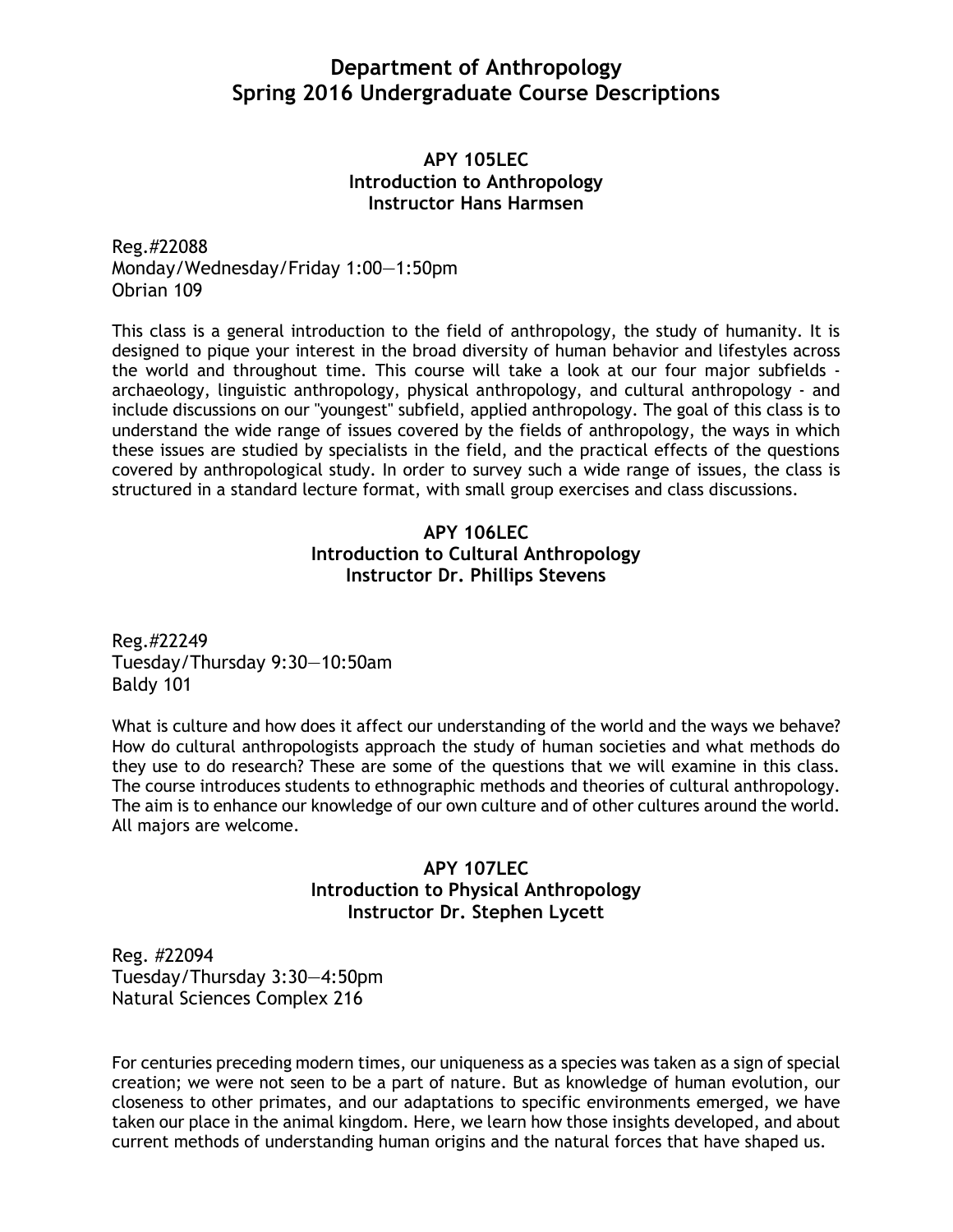### **APY 108LEC Introduction to Archaeology Instructor Dr. Timothy Chevral**

Reg. #22095 Tuesday/Thursday 12:30—1:50pm Natural Sciences Complex 216

This course is designed to provide the student with a general introduction to the field of archaeology, including the methods and techniques that archaeologists use to identify and investigate archaeological sites. The course will focus on some of the key issues in archaeology, from human evolution and origins of agriculture, to the beginning of the modern age, including examples from the Old World and the New World. Students will learn how archaeologists use material culture to construct interpretations of human behavior in the past.

### **APY 168LEC Myth & Religion in the Ancient World Instructor Dr. Roger Woodard**

Reg. # Monday/Wednesday/Friday 1:00—1:50 pm Cooke 121

In this course, we will investigate mythic and religious traditions of ancient Greece and Rome. Our study of myth and religion will, however, be comparative in emphasis. We will thus have a twofold goal: (1) to encounter the Greco-Roman traditions themselves and (2) through our comparative investigations, to attempt to identify the mythic and religious traditions which the Greeks and especially the more conservative Romans inherited from their Indo-European ancestors. We will also turn our full gaze upon comparative materials, but even as we are engaged in discovering the mythic and religious traditions of the ancient Indic, Iranian Celtic, Germanic and Hittite cultures, we will continue to encounter new materials and motifs from Greece and Rome.

### **APY 248LEC Human Genetics Instructor Melanie Mayberry**

Reg. #22128 Monday/Wednesday/Friday 12:00—12:50 pm Fillmore Academic Center 170

Examines contemporary human genetics relevant to families and society, including genetic diseases, family planning and demography, genetic counseling and prenatal diagnosis, genetic engineering, and genetics and the law. Provides students with sufficient understanding of contemporary human genetics to intelligently address these issues.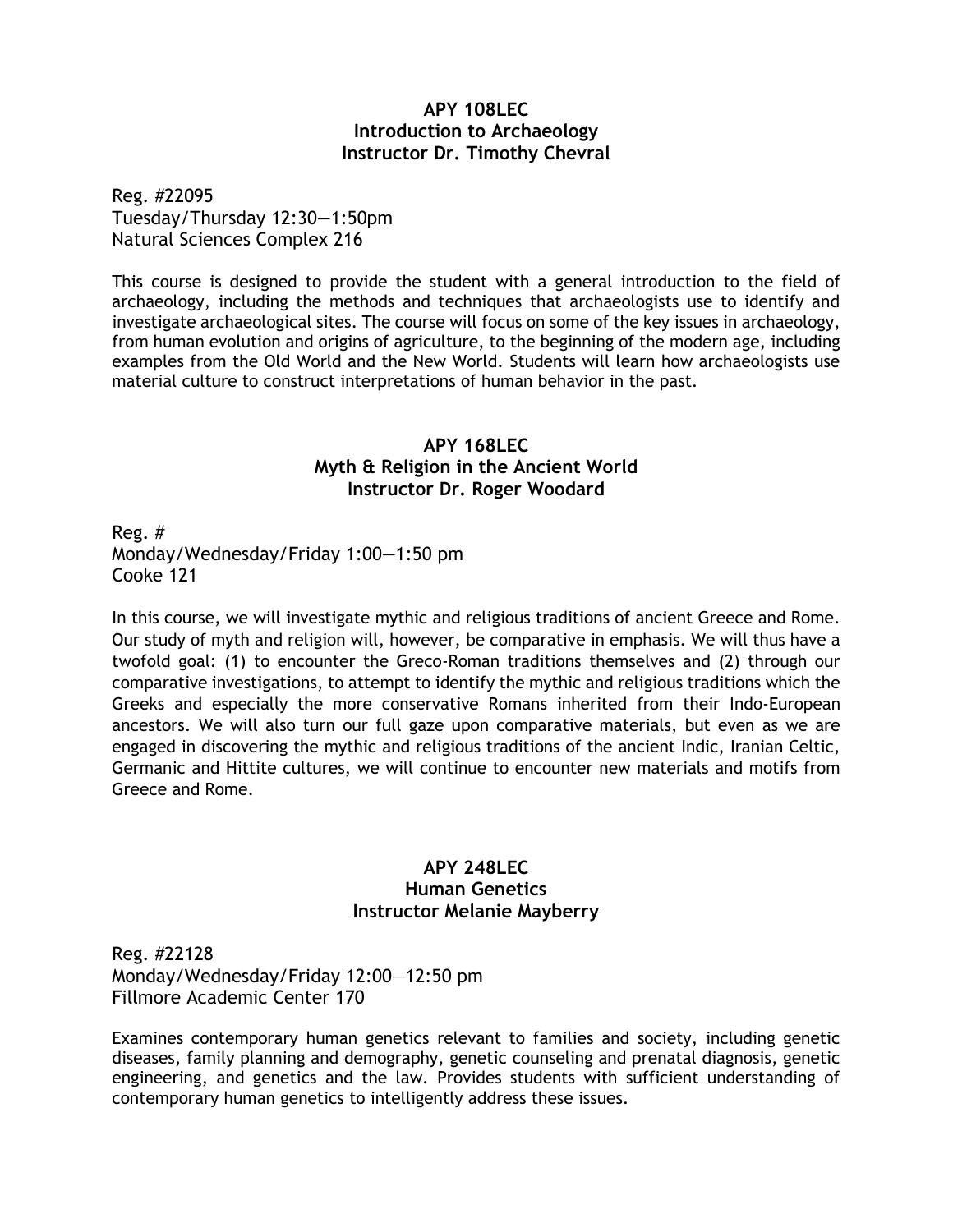#### **APY 275LEC Introduction to Medical Anthropology Instructor Dr. Fred Klaits**

Reg.#22089 Monday/Wednesday 2:00pm—3:20pm Obrian 112

This course uses ecological, evolutionary, and cultural perspectives to study human health. Topics covered include the ecology and epidemiology of disease; genetic, physiological, and cultural adaptation; nutrition; pregnancy and childbirth; stress; culture change; and health disparities in both developing and developed countries. Health issues associated with globalization and increased military conflict will also be covered. Supplementary readings deal with maternal health, midwifery, and children's health and nutrition in Africa and illustrate the biocultural approach to health.

### **APY 321SEM Topics: Sex, Gender & Culture Instructor Dr. Vasiliki Neofotistos**

Reg. #23651 Tuesday/Thursday 12:30—1:50pm Alumni 97

This course offers a study of the intersections among sex, gender, and culture. Questions we will explore include the following: What is the difference between sex and gender? How do we come to consider and express ourselves as men and women? Why are such distinctions important in today's world and what challenges do we encounter when we do not conform to gender norms? How does religion affect gender relations? The course has a heavy focus on North America, but we will also consider materials about Africa, Europe, India, and Latin America. The course will enable students to think openly and critically about controversial contemporary issues that stem from gender differences, such as the issues of same-sex marriage and nontraditional families, understand how gender roles are socially constructed and produce inequality, interrogate the relation between slavery and gender, explore how immigration affects gender relations, and examine the impact of modernization on men and women.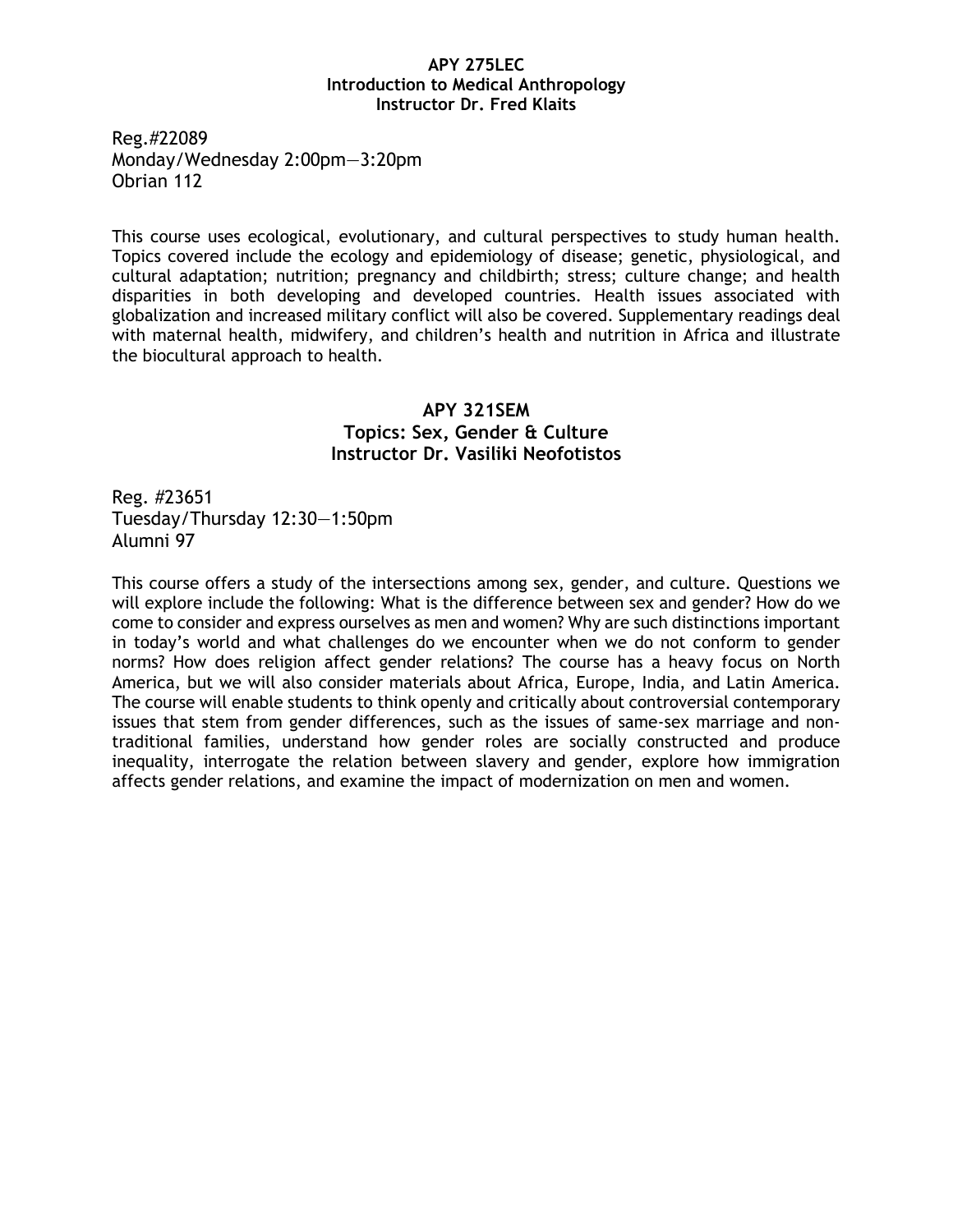#### **APY 345LEC Comparative Primate Anatomy Instructor Dr. Joyce Sirianni**

#### **APY 346LAB Dissections in Comparative Primate Anatomy Instructor Dr. Joyce Sirianni**

#### **APY 345LEC**

Reg.# 23476 Monday 3:30—6:10pm

#### **Students are required to register for 1 lab section:**

#### **APY 346LAB**

Location: All labs take place in Spaulding Quad, Room 155

| LAB A            | Monday, $9:00$ am $-12:50$ pm         | $(Reg. \#22147)$ |
|------------------|---------------------------------------|------------------|
| LAB B            | Tuesday, $1:00$ pm $-4:50$ pm         | (Reg.#22155)     |
| LAB C            | Wednesday, 1:00pm-4:50pm (Reg.#22160) |                  |
| LAB <sub>D</sub> | Thursday, $1:00$ pm $-4:50$ pm        | $(Reg. \#22161)$ |
| LAB E            | Friday, $2:00$ pm $-5:50$ pm          | (Reg.#22162)     |

The lecture studies descriptive and functional primate anatomy, with relevance to the origin and adaptation of groups within the order of primates. The laboratory component covers basic primate gross anatomy learned by dissecting and making comparative observations of various species of primates.

### **APY 347LEC Understanding Human Variation Instructor Dr. Noreen von Cramon-Taubadel**

Reg. #23337 Tuesday/Thursday 2:00—3:20pm Fillmore Academic Center 322

Modern humans are very unusual primates. We have low levels of genetic variation relative to other primates, yet are outwardly quite diverse in our external appearance. This diversity is structured geographically due to the fact that we live on almost every continent on earth. The history of population dispersals, migrations, gene flow, and natural selection have shaped our genetic and phenotypic variation. Here we will explore the empirical reality of modern human population genetic and phenotypic variation and set it in its evolutionary and historical context.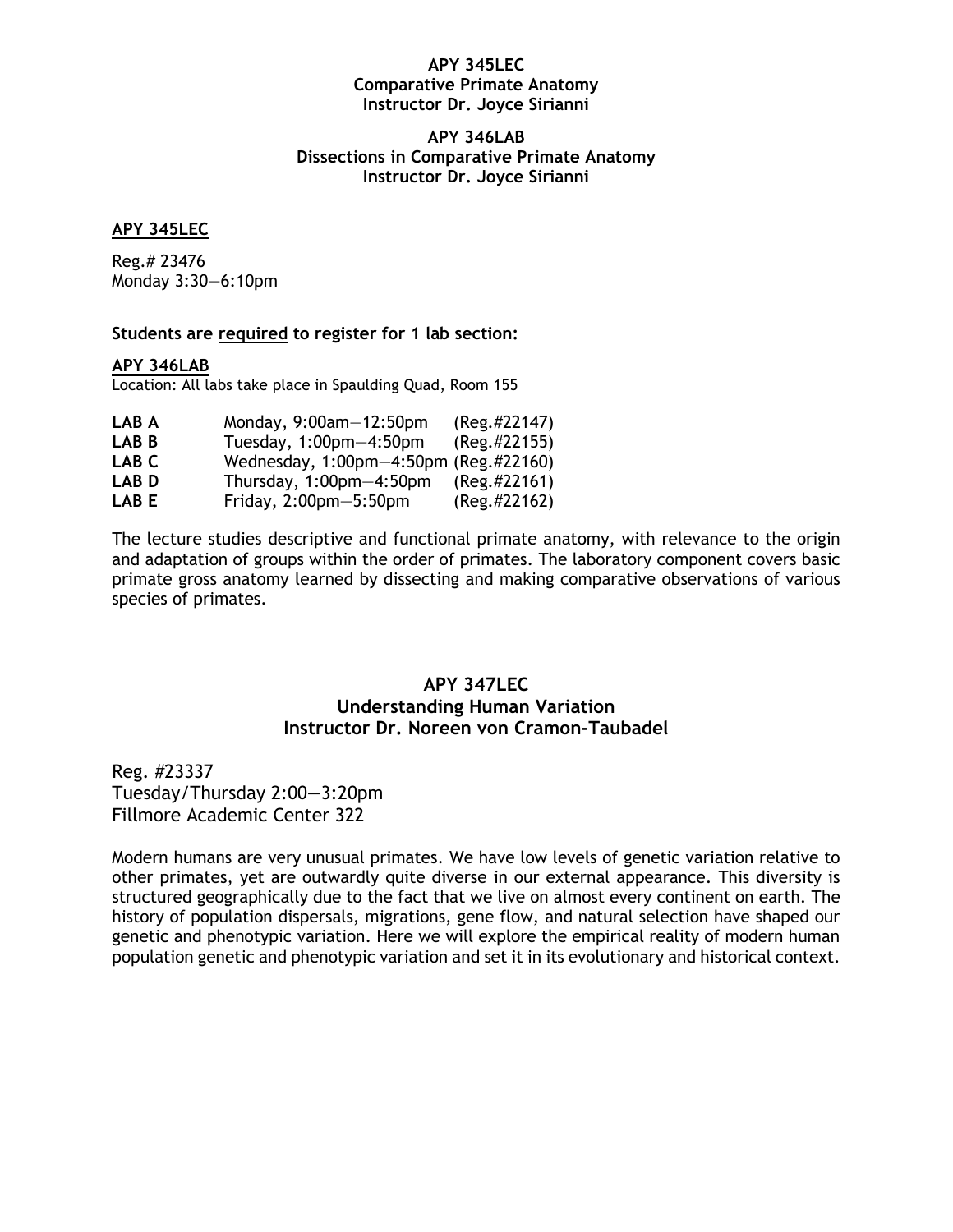### **APY 377LEC Magic, Sorcery and Witchcraft Instructor Dr. Phillips Stevens**

Reg.#23750 Tuesday/Thursday 2:00—3:20pm Fillmore Academic Center 170

Understanding the nature of magic and the anthropology of sorcery and witchcraft beliefs around the world and throughout history offers insights into some fundamental aspects of human belief and behavior. Considers 'primitive' beliefs as representative of universal beliefs and as background to the course's consideration of 'occult' interests and fears in contemporary America.

### **APY 401LEC Theory in Anthropology Instructor Dr. Donald Pollock**

Reg. #23338 Tuesday/Thursday 11:00am—12:20pm Fillmore Academic Center 354

Reviews the growth of anthropology as a scientific discipline. Analyzes in detail major anthropological approaches and theories.

### **APY 414SEM Museum Management Instructor Dr. Peter Biehl**

Reg. #22131 Monday 9:30am—12:10pm Anderson Gallery

Museum and collection management and research are motivated by two things: a love of objects, and a fascination with the ways in which they speak about the past and the present. The care of artifacts cannot stop at identification, physical conservation, and exhibition. Research about museum and collection objects must be seen as part of a larger task: an exploration of the social and cultural significance of objects in relation to each other and to the people who made, used, and kept them as well as those who collected them. Conservation must include preservation of the information accompanying an object, information beyond provenance, or object type. Finally, curatorial research entails a critical awareness of our own culturally-bound responses to artifacts. This course prepares students for research in the museum environment, and for the challenge of developing meaning and value for those collections, in the context of the Cravens Collection, housed since March 2010 in the Anderson Gallery of the UB College of Arts and Sciences, where the course will be held. Each class integrates presentations, group work and discussion, case studies, and independent research. In addition, the instructor will facilitate visits from guest lecturers. At the end of the course, the students will curate together their own public exhibition of objects from the Cravens Collection, and will write up short narratives about the objects they have studied during the course. The narratives will then be included in an exhibition catalogue.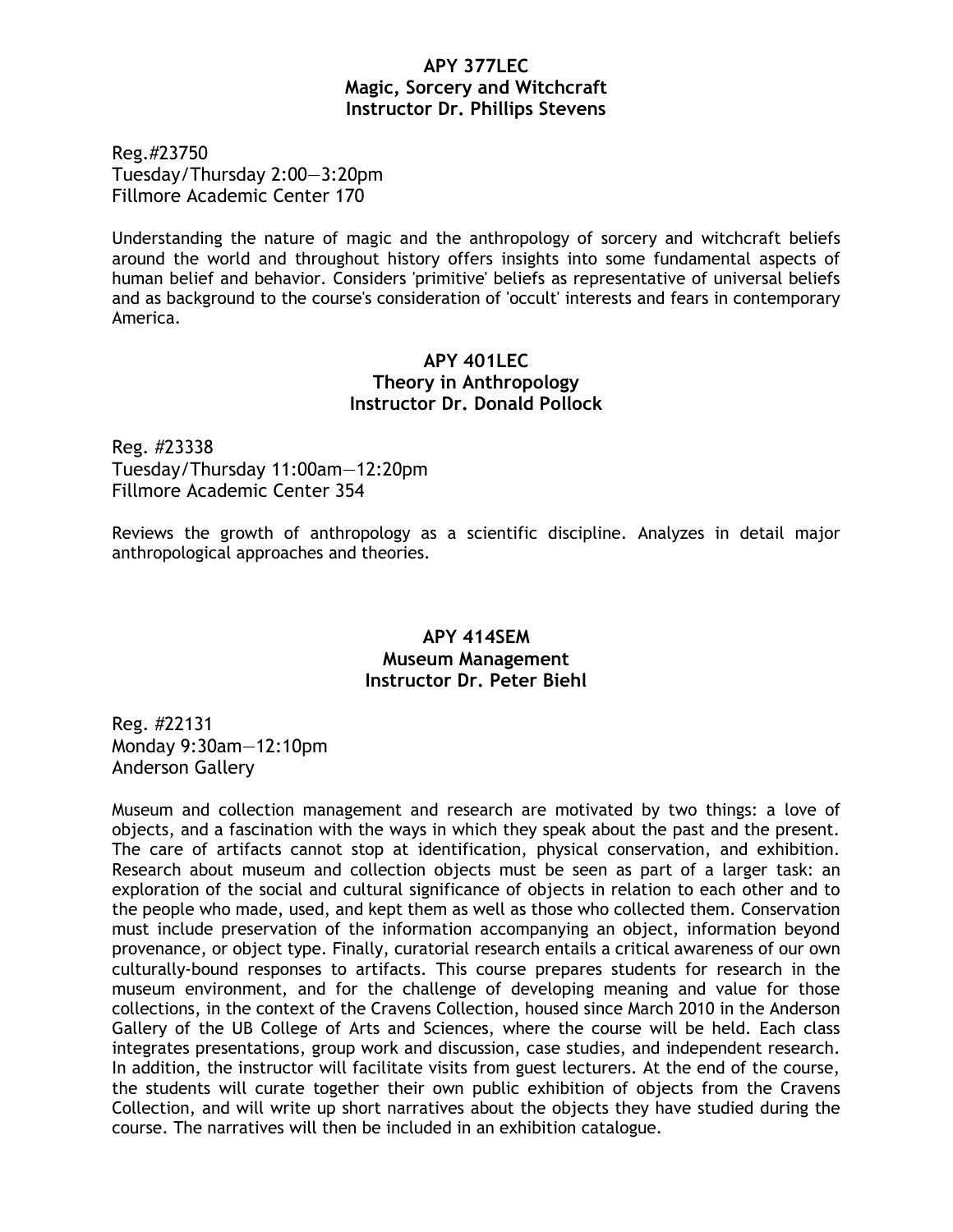### **APY 474LEC Cities and Cultures Instructor Dr. Jaume Franquesa**

Reg. #23751 Tuesday 1:00—3:40pm Capen 10

This course takes a broad historical and geographical approach aimed at encompassing the ethnographic diversity that characterizes city life.

# **APY 494SEM Senior Seminar: Migration and Diaspora Instructor Dr. Deborah Reed-Danahay**

Reg. #22189 Wednesday 9:30am—12:10pm Baldy 119

This senior seminar examines anthropological approaches to the study of diaspora and migration in the contemporary world. The focus will be on migration to North America and to Europe in the 20th and early 21st centuries, viewed in comparative perspective. We will consider questions related to why people migrate, how they are received in host societies, what ties they maintain with the people and places they left, and how laws and ideas about citizenship affect migrants. Students will acquire conceptual frameworks for understanding migration and learn how anthropologists employ various methods to study immigrants and their experiences. Students will also have the chance to undertake research projects related to these topics.

### **APY 495SEM Supervised Teaching Instructor Dr. Joyce Sirianni**

Reg. #22133 Saturday 12:00—3:00pm Spaulding Quad 158

*Requires permission of instructor.*

### **APY 496TUT Internship**

Tutorial **Credits:** 1-6 **Pre-requisites:** permission of instructor **Grading:** Graded (A-F) Students wishing to complete an internship with a host agency may register for this course with the agreement of the agency supervisor and the faculty advisor.